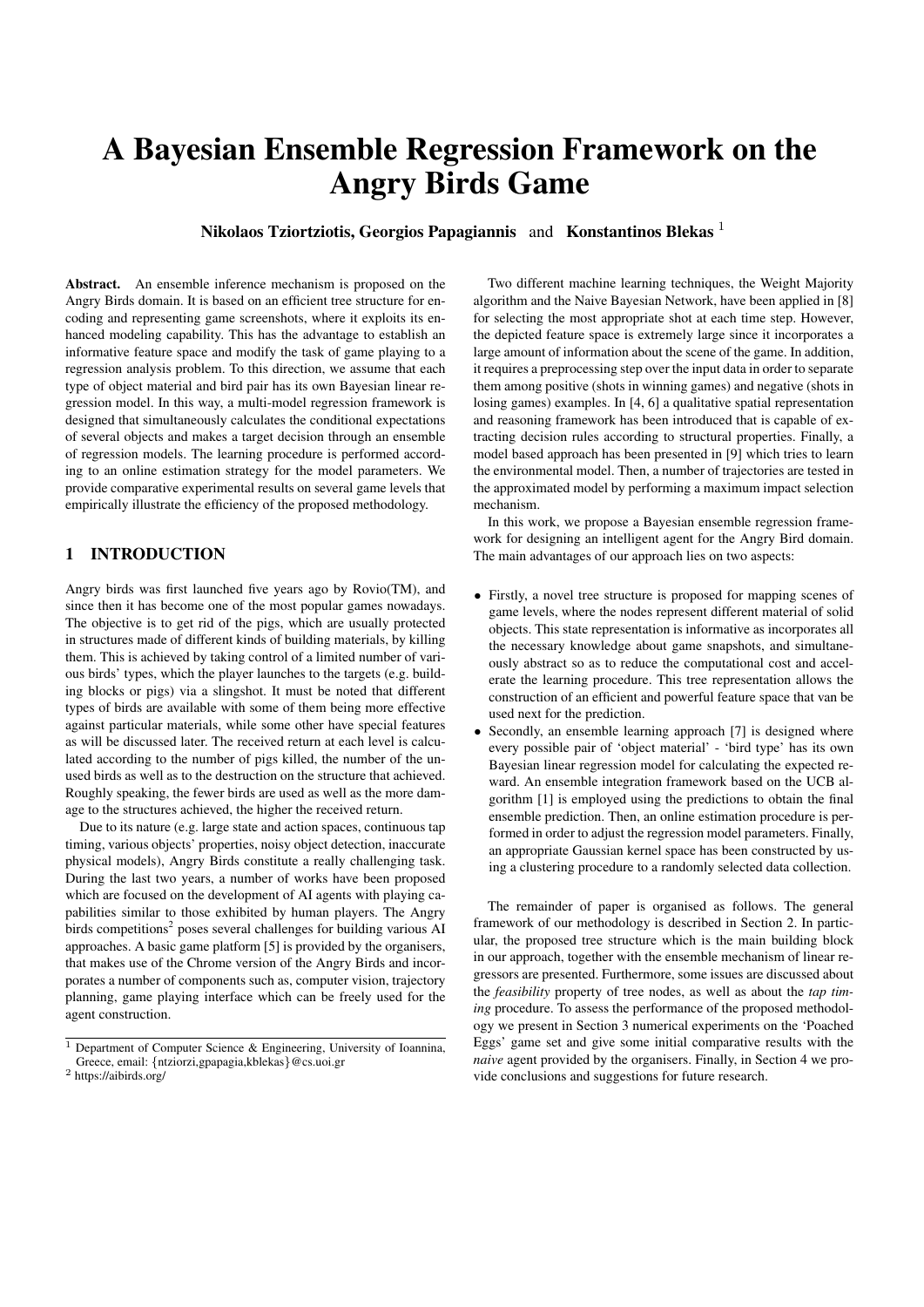## 2 PROPOSED STRATEGY

Our work is based on the project Angry Bird Game Playing software (version 1.31). The proposed methodology is focused on establishing an efficient state space representation, so as to incorporate all the useful information of objects from Angry Birds levels as recognized by the game vision system. In addition, a decision making mechanism has been designed using an Bayesian ensemble regression framework in order to discover the optimum policy and obtain the final ensemble prediction.

Figure 1 illustrates briefly the proposed approach. A step-by-step description is the following:

- 1. Construct the tree structure of the game scene and evaluate each node.
- 2. Examine the feasibility of nodes in terms of their ability to be reached and become possible targets.
- 3. Calculate the expected reward of each feasible node (target) according to a Bayesian ensemble regression scheme, which takes into account the type of object material, as well as the bird. The optimum target is then selected.
- 4. Perform shooting according to a tap timing procedure.
- 5. Adjust the model parameters of the selected regressor using an online learning procedure.

Next, we give a detailed description of the main building blocks of our methodology.



Figure 1. Flow diagram of the proposed method

## 2.1 An advanced tree-structure for the Angry Birds scene representation

The input in our scheme is the game scene consists of a list of (dynamic or static) objects together with some measurements of them, as taken by the Angry Bird vision system. We have considered seven (7) types of materials for objects presented in the game:

- $\bullet$  Ice/Glass (I)
- Wood (W)
- Stone (S)
- Rolling Stone (RS)
- Rolling Wood (RW)
- $\bullet$  Pig (P)
	- $\bullet$  TNT  $(T)$

Our state space representation follows a *tree-like structure* of the game scene using spatial abstractions and topological informations. In particular, we construct a tree where each node represents a union of adjacent objects of the same material. This is done in an hierarchical fashion (*bottom-up*). The root node is considered as a virtual node that communicates with *orphans* nodes, i.e. nodes which do not have any other object above, see for example nodes:  $s_{11}, s_{15}, s_{91}$  in Fig. 2.

Then, we evaluate each node  $(s)$  of the tree using three quantities:

- $x_1(s)$ : **Personal weight** calculated as the product of the area  $Area(s)$  of the object with a coefficient  $c_s$  which is related to the type of the objects, i.e.  $x_1(s) = Area(s) \times c_s$ . All types of object have the same value for this coefficient,  $c_s = 1$ , except for the types of Pig (P) and TNT (T) which have a larger value of  $c_s = 10$ .
- $x_2(s)$ : **Parents cumulative weight** calculated by the sum of personal weights of the node's parents,  $P(s)$ , in the tree, i.e.  $x_2(s) =$  $\sum_{s' \in \mathcal{P}(s)} x_1(s')$ .
- $x_3(s)$ : **Distance** (in pixels) to the nearest pig, normalized to [0, 1]. This is made dividing the original distance by 100, where we assumed that 100 pixels is the maximum distance in the scene among objects and pigs.

The above strategy introduces an appropriate and powerful feature space for all the possible targets. An example of this mechanism is presented in Fig. 2 where illustrates the produced tree structure for the scene of the first level of the game's episode. In addition, Table 1 gives the features of the constructed tree nodes.

Table 1. The feature vectors along with the feasible and type labels for the 16 tree nodes of Fig. 2.

| $\frac{1}{2}$   |                |       |             |                               |                            |                     |  |  |  |
|-----------------|----------------|-------|-------------|-------------------------------|----------------------------|---------------------|--|--|--|
|                 | Features       |       |             |                               |                            |                     |  |  |  |
| Nodes           | Level          | Type  | Feasible    | Personal<br>Weight<br>$(x_1)$ | Above<br>Weight<br>$(x_2)$ | Distance<br>$(x_3)$ |  |  |  |
| $s_{11}$        | 1              | Wood  | <b>True</b> | $\overline{65}$               | $\mathbf{\Omega}$          | 0.818               |  |  |  |
| $s_{12}$        | 1              | Wood  | <b>True</b> | $\overline{312}$              | 3557                       | 0.501               |  |  |  |
| $s_{13}$        | 1              | Wood  | False       | 156                           | 7656                       | 0.660               |  |  |  |
| $s_{14}$        | 1              | Wood  | False       | 312                           | 3557                       | 0.501               |  |  |  |
| $s_{15}$        | 1              | Wood  | False       | 65                            | $\theta$                   | 0.818               |  |  |  |
| $s_{21}$        | $\overline{2}$ | Ice   | False       | 162                           | 3682                       | 0.504               |  |  |  |
| $s_{22}$        | $\overline{2}$ | Ice   | False       | 130                           | 3682                       | 0.504               |  |  |  |
| $\sqrt{s_{31}}$ | 3              | Wood  | False       | 125                           | 3557                       | 0.341               |  |  |  |
| $s_{41}$        | 4              | Wood  | False       | 318                           | 3239                       | 0.151               |  |  |  |
| $s_{51}$        | 5              | Wood  | True        | 318                           | 377                        | 0.164               |  |  |  |
| $s_{52}$        | 5              | Wood  | False       | 72                            | 1777                       | 0.082               |  |  |  |
| $s_{53}$        | 5              | Wood  | False       | 318                           | 377                        | 0.198               |  |  |  |
| $s_{61}$        | 6              | Pig   | True        | 1400                          | 377                        | 0.170               |  |  |  |
| $s_{71}$        | 7              | Wood  | <b>True</b> | 156                           | 221                        | 0.431               |  |  |  |
| $s_{81}$        | 8              | Stone | True        | 156                           | 65                         | 0.521               |  |  |  |
| $s_{91}$        | 9              | Wood  | <b>True</b> | 65                            | $\overline{0}$             | 0.651               |  |  |  |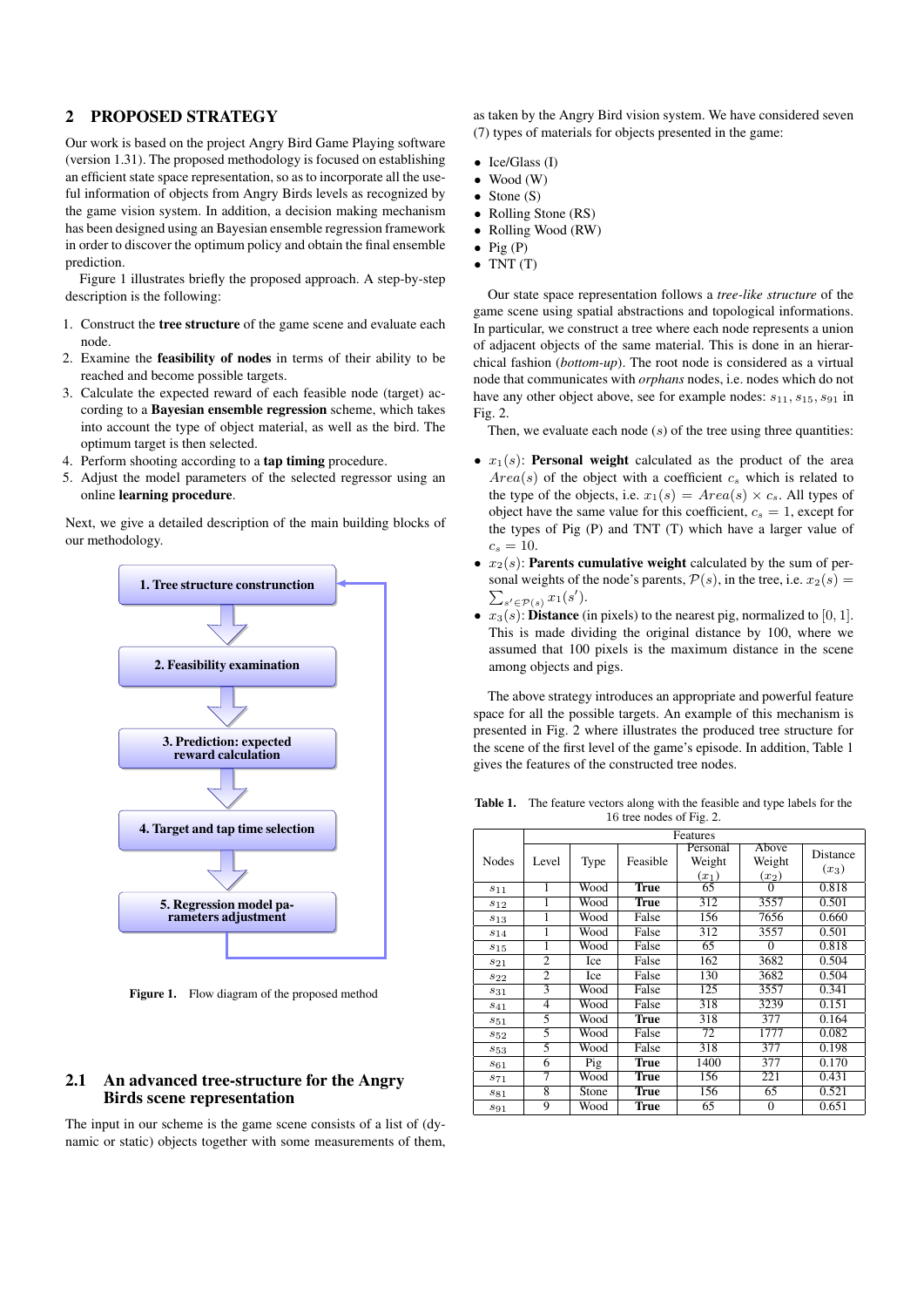

Figure 2. The proposed tree structure consisting of 16 nodes at the first game level.

#### 2.2 Feasibility examination

The next step to our approach is to examine each node in terms of its possibility to be reached. Infeasible situations could be happened as the bounding boxes of objects in the scene may not be able to perfectly fit these structures and they often have irregular non-convex shapes. In addition, it is possible some obstacles and stable structures such as mountains, to be inserted between the slingshot and the target. Therefore, an examination step is required at each node so as to ensure that the corresponding trajectories can reach the target.

It must be noted that two different trajectories are calculated, a direct shot (angle  $\langle = 45^{\circ} \rangle$  and a high arching shot (angle  $> 45^{\circ}$ ). Both of them are examined in order to estimate the tree's nodes feasibility, see Fig. 3. If there is at least one shot that could reach that node (target) directly, we label it as *feasible* (Fig. 3(a)), otherwise the tree's node is labeled as *infeasible* (Fig. 3(b)). In the case where both trajectories are accepted, priority is given on the direct shot due to its effectiveness. Finally, in the case of the white bird a node is considered as feasible if it can be reached by bird's *egg* (Fig. 4), as opposed to the other types of birds.

## 2.3 Ensemble of linear regression models

In our approach we convert the problem of selecting an object for shooting into an ensemble regression framework. We consider the reward values as the real target values  $t_n$  of samples (feature vectors)  $x_n$  which are observed sequentially. They correspond to noisy

measurements of the output of an M-order linear regression model together with an additive noise term  $\epsilon_n$ :

$$
t_n = \sum_{i=1}^M w_i \phi_i(x_n) + \epsilon_n = \boldsymbol{w}^\top \boldsymbol{\phi}(\boldsymbol{x}_n) + \epsilon_n ,
$$

where  $\mathbf{w} = (w_1, \dots, w_M)^\top$  is the vector with the M unknown regression parameters. The above equation represents the reward as a linearly weighted sum of  $M$  fixed basis functions denoted by  $\boldsymbol{\phi}(\boldsymbol{x}) = (\phi_1(\boldsymbol{x}), \phi_2(\boldsymbol{x}), \dots, \phi_M(\boldsymbol{x}))^\top$ . The error term  $\epsilon$  is assumed to be zero mean Gaussian with variance  $1/\beta$ , i.e.  $\epsilon \sim \mathcal{N}(0, \beta^{-1})$ .

Specifically, we have considered Gaussian kernels as basis functions following the next procedure: At first we have gathered a number of data (feature vectors) from different scenes of the game. Then, we performed an agglomerative hierarchical clustering procedure to them, where we have applied the standardized Euclidean distance for the merging procedure. Finally, we have selected a number  $M$ of clusters, where we calculated their mean  $m_{ik}$  and variance  $s_{ik}^2$ for any feature ( $k = \{1, 2, 3\}$ ). Therefore, kernel functions have the following form:

$$
\phi_i(\boldsymbol{x}) = \exp\left(-\sum_{k=1}^3 \frac{(x_k - m_{ik})^2}{2s_{ik}^2}\right)
$$

.

It must be noted that the number of clusters was not so crucial for the performance of the method. During our experimental study we have found that a number of  $M = 150$  clusters was adequate.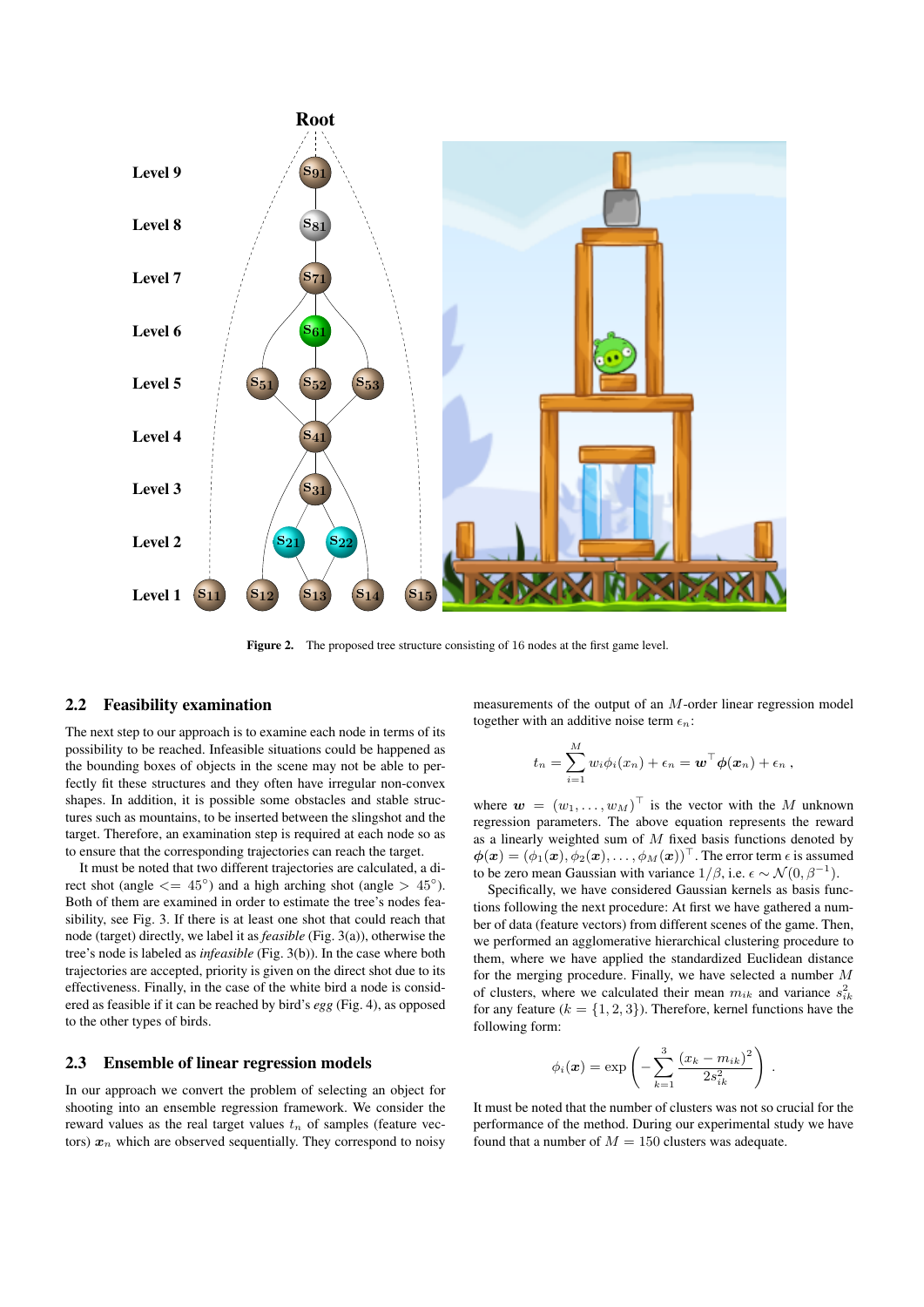

Figure 3. Tree's node feasibility examination. (a) Represents a feasible node (pig) as it is reachable by at least one trajectory. The direct shot is infeasible due to the fact that a mountain is interposed between the slingshot and the target. (b) An infeasible node (wood) is represented as it is not directly reachable due to the tree structure.

Consider a sequence of observations (input vectors)  $\{x_k\}_{k=1}^n$ along with the corresponding targets  $t_{1:n} = \{t_k\}_{k=1}^n$ . Therefore, given the set of regression parameters  $w, \beta$  we can model the conditional probability density of the targets  $t_{1:n}$  with the normal distribution, i.e.

$$
p(t_{1:n}|\boldsymbol{w},\beta) = \mathcal{N}(t_{1:n}|\Phi_n\boldsymbol{w},\beta^{-1}I_n),
$$

where matrix  $\Phi_n = [\phi(\boldsymbol{x}_1), \phi(\boldsymbol{x}_2), \dots, \phi(\boldsymbol{x}_n)]^\top$  is called the design matrix of size  $n \times n$  and  $I_n$  is the identity matrix of order n.

An important issue, when using a regression model is how to define its order  $M$ , since models of small order may lead to underfitting, while large values of  $M$  may lead to overfitting. One approach to tackle this problem is through the Bayesian regularization method that has been successfully employed at [11, 2]. According to this scheme, a zero-mean (spherical) Gaussian prior distribution over weights  $w$  is considered:

$$
p(\mathbf{w}|\alpha) = \mathcal{N}(\mathbf{w}|\mathbf{0}, a^{-1}I),
$$

where the hyperparameter  $\alpha$  is the common inverse variance of all weights and  $I$  is the identity matrix. In this direction we can obtain the posterior distribution over the weights  $w$ , which is also Gaussian, as:

$$
p(\boldsymbol{w}|t_{1:n},\alpha,\beta)=\mathcal{N}(\boldsymbol{w}|\boldsymbol{\mu}_n,\Sigma_n),
$$

where its mean and covariance are given by

$$
\boldsymbol{\mu}_n = \beta \Sigma_n \Phi_n^{\top} t_{1:n} , \Sigma_n = (\beta \Phi_n^{\top} \Phi_n + aI)^{-1}.
$$

Then, when examining a test point (node)  $x_*$  we can calculate the prediction and obtain its corresponding target  $t_*$  according to the predictive distribution. In the Bayesian framework, this is based on the posterior distribution over the weights,

$$
p(t_*|t_{1:n}, \alpha, \beta) = \mathcal{N}(t_*|\boldsymbol{\mu}_n^{\top} \boldsymbol{\phi}(\boldsymbol{x}_*), \beta_*)
$$

where

$$
\frac{1}{\beta_*} = \frac{1}{\beta} + \boldsymbol{\phi}(\boldsymbol{x}_*)^\top \Sigma_n \boldsymbol{\phi}(\boldsymbol{x}_*).
$$

Our framework follows an ensemble approach in the sense that we have a separated regression model for each pair of material object and bird type. Totally, there are  $7 \times 5 = 35$  different parametric linear regression models, each one has its own set of regression parameters

 $\theta_j = {\mathbf{w}_j, \beta_j}$ . Thus, every time we select a regressor for estimating the expected reward per each possible target (node).

In our approach, we have translated the selection mechanism into a multi-armed bandit problem which offers a trade-off between exploration and exploitation during learning. In particular, we have applied the Upper Confidence Bound (UCB) algorithm [1] for choosing the next arm (bird-material type regressor) to play. The selection mechanism is restricted only to the feasible nodes of the current tree. According to the UCB, each arm maintains the number of times (frequency) that has been played, denoted by  $n_{f(q)}$ , where  $f(q)$  corresponds to the type of the regression model for the specific node  $q$ and the bird type used. The algorithm greedily picks the  $arm f(j^*)$ as follows:

$$
j^* = \arg \max_{q} \left\{ \left( \boldsymbol{\mu}_{n_{f(q)}}^{f(q)} \right)^{\top} \boldsymbol{\phi}(\boldsymbol{x}_q) + C \sqrt{\frac{2 \ln N}{n_{f(q)}}} \right\},
$$

where N is the total number of plays so far,  $x_q$  is the feature vector of a node and  $\mu_{n_{f(q)}}^{f(q)}$  is the current estimation of the regression coefficients that corresponds to the ensemble of the specific bird-material type pair. Finally,  $C$  is a constant of the UCB decision making process (during our experiments we have used  $C = 3000$ ).

# 2.4 Tap Timing

After selecting the target among the feasible nodes of tree, the tap timing procedure is then executed. Using the trajectory planner component of the game playing framework the corresponding tap time is calculated and a tap is performed right before the estimated collision point. In our approach the tap time strategy depends on the type of birds used:

- For the red and black birds (*Bomb* birds are the most powerful among the birds) no tapping is performed.
- Blue birds (*the Blues*) split into a set of three similar birds when the player taps the screen. The agent performs a tap in an interval between the 65% and 80% of the trajectory from the slingshot to the first collision object.
- Yellow birds (*Chuck*) accelerate upon tapping which performed between 90% and 95% of the trajectory in the case of high-arching shots (angle >  $45^{\circ}$ ). In the case of direct shots (angle  $<= 45^{\circ}$ ),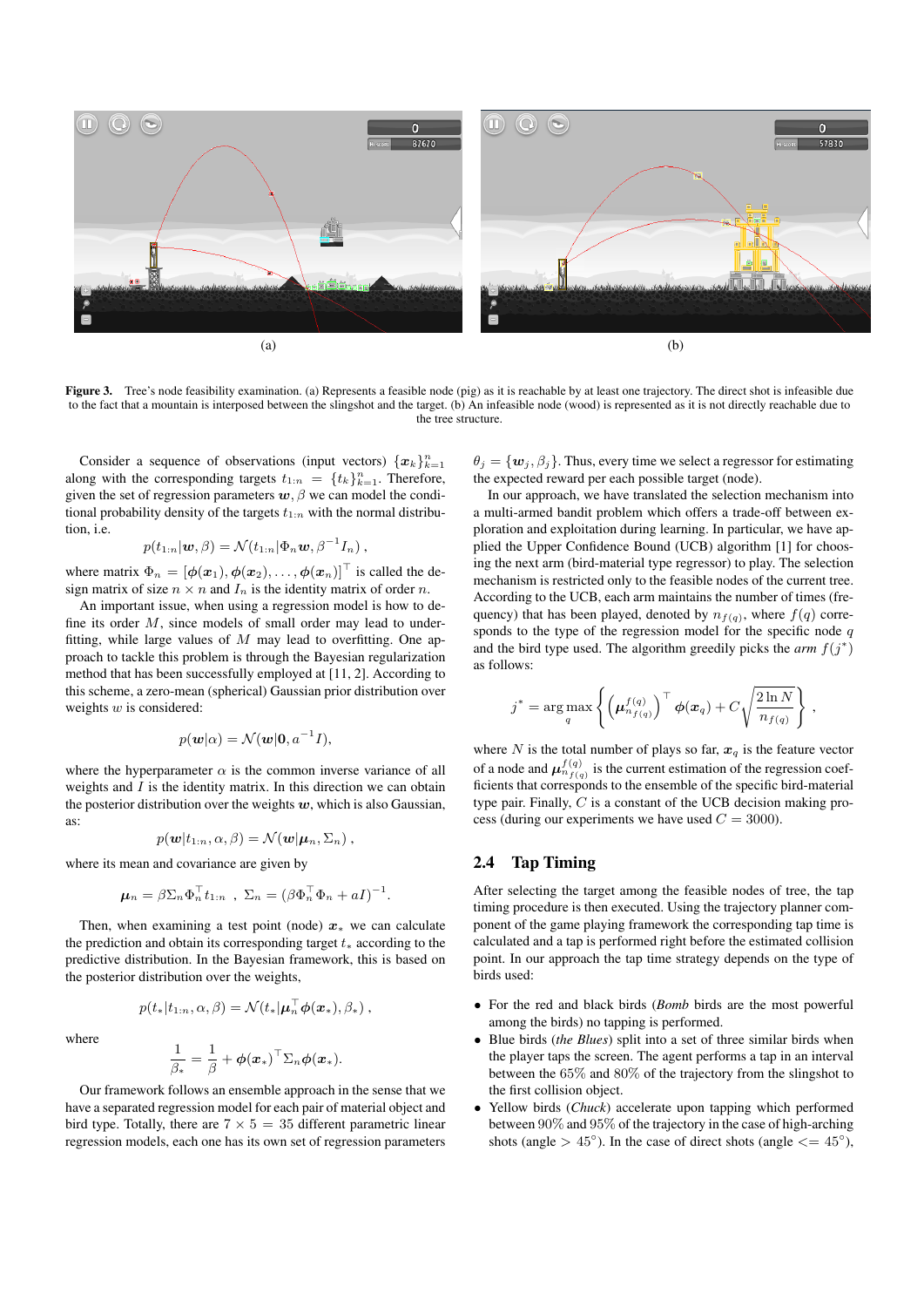tap time has been selected randomly between 85% and 90% of the trajectory.

• White birds (*Matilda*) drop *eggs* in the target below them. In this case tapping is executed when the bird lies above the target (see, Fig. 4). As experiments have shown, this strategy is very efficient for handling this specific type of birds.



Figure 4. Tap timing procedure for the white bird.

### 2.5 Online learning of model parameters

The final step of the proposed scheme is the learning procedure. Due to the sequential nature of data, we have followed a recursive estimation framework for updating the regression model parameters [2]. This can be considered as an online learning solution to the Bayesian learning problem, where the information on the parameters is updated in an online manner using new pieces of information (rewards) as they arrive. The underlying idea is that at each measurement we treat the posterior distribution of previous time step as the prior for the current time step.

Suppose that we have selected a regressor,  $k \triangleq f(j^*)$ , for making the prediction upon an object that has a feature vector  $x_{n_k+1}$ . After the tapping procedure we receive a reward  $t_{n_k+1}$ . The recursive estimated solution is obtained by using the posterior distribution conditioned on the previous  $n_k$  measurements  $t_{1:n_k}$ :

$$
p(\boldsymbol{w}_k|t_{1:n_k})=\mathcal{N}(\boldsymbol{w}_k|\boldsymbol{\mu}_{n_k}^k,\Sigma_{n_k}^k).
$$

The new received observation (reward)  $t_{n_k+1}$  follows the distribution  $p(t_{n_k+1}|\boldsymbol{w}_k) = \mathcal{N}(t_{n_k+1}|\boldsymbol{w}_k^T\boldsymbol{\phi}(\boldsymbol{x}_{n_k+1}), \beta_k)$ . Thus, we can obtain the posterior distribution of weights as:

$$
p(\boldsymbol{w}_k|t_{1:n_k+1}) = p(t_{n_k+1}|\boldsymbol{w}_k)p(\boldsymbol{w}_k|t_{1:n_k})
$$
  
=  $\mathcal{N}(\boldsymbol{w}_k|\boldsymbol{\mu}_{n_k+1}^k,\boldsymbol{\Sigma}_{n_k+1}^k),$ 

where the Gaussian parameters can be written in a recursive fashion as:

$$
\Sigma_{n_k+1}^k = \left[ (\Sigma_{n_k}^k)^{-1} + \beta_k \phi(\boldsymbol{x}_{n_k+1})^T \phi(\boldsymbol{x}_{n_k+1}) \right]^{-1},
$$
  

$$
\mu_{n_k+1}^k = \Sigma_{n_k+1}^k [\beta_k \phi^T(\boldsymbol{x}_{n_k+1}) t_{n_k+1} + (\Sigma_{n_k}^k)^{-1} \mu_{n_k}^k].
$$

The above equations constitute a recursive estimation procedure for the regression model parameters. In the beginning of the estimation (i.e. step 0) all the information we have about the model parameters  $w_k$ , is the prior distribution  $p(w_k)$  which is assumed to

be zero mean Gaussian ( $\mu_0^k = 0$ ) with spherical covariance matrix  $(\sum_{0}^{k} = a^{-1}I)$ . A last note is that, the sequential nature of estimation allows us to monitor the effect of learning progress to parameters.

#### 3 EXPERIMENTAL RESULTS

A series of experiments has been conducted in an attempt to analyze the performance of the proposed agent (AngyBER) in the Angry birds domain. Due to the low complexity of the general framework of our agent, the experiments took place in a conventional  $PC<sup>3</sup>$ .

Our analysis was concentrated mainly on the first 21 levels of the freely available 'Poached Eggs' episode of Angry Birds. During the learning phase of the AngryBER agent, a complete pass of the previously mentioned episode was executed more than once (in our study we have passed the episode 10 times). For comparison purposes, we have used the default *naive* agent, as well as the published results of the participant teams of the last IJCAI 2013 Angry Birds competition, since they are provided by the the organizers of the competition<sup>4</sup>. During testing, we have tried to follow the instructions mentioned in the competition rules, by setting a time limit of 3 minutes per level on average, that is, a total time of 63 minutes for the 21 levels. It must be noticed that our agent requires approximately forty (40) minutes for a successfully episode completion.

The depicted results are presented in Table 2 that gives statistics about the performance of the AngryBER agent, i.e. mean values and stds of the score reached per game level. Note that (after learning) we have made 10 independent runs of the episode. More specifically, mean and standard deviation of the score received per level, averaged over 10 runs. Furthermore, the maximum and minimum received score per level is also given.

The first remark that stems from our empirical evaluation is that our AngryBER agent achieves to pass every level with success at each run. Apart from a small fraction, AngryBER achieves to gain quite large scores in the majority of levels. That is interesting to be noted is the fact that our agent obtains the highest score in seven (7) levels as highlighted in Table 2, comparing with the results of all other agents of the last year's competition. At the same time, the mean accumulative score received per episode is approximately equal to the highest total score achieved among all the other agents.

Another impressive characteristic of the proposed scheme is its ability to speed-up learning process and to discover near optimal policies quite fast. We believe that this is happened due to the tree structure representation in combination with the ensemble strategy. This allows AngyBER agent to be specialized at each possible pair material-bird type, recognizing the special bird's behavior on specific materials. Last but not least, it must be noted that we have conducted a number preliminary experiments on Levels 22-42, where the results were similar making the generalization ability of our approach more evident.

### 4 CONCLUSIONS AND FUTURE WORK

In this work, we presented an advanced intelligent agent for playing the Angry Birds game based on an ensemble of regression models. The key aspect of the proposed method lies on the efficient representation of state space as a tree structure and the exploitation of its superior modeling capabilities to establish a rich feature space. An ensemble scheme of Bayesian regression models is then presented, where

<sup>3</sup> Intel Core 2 Quad (2.66GHz) CPU with 4GiB RAM

<sup>4</sup> https://aibirds.org/benchmarks.html